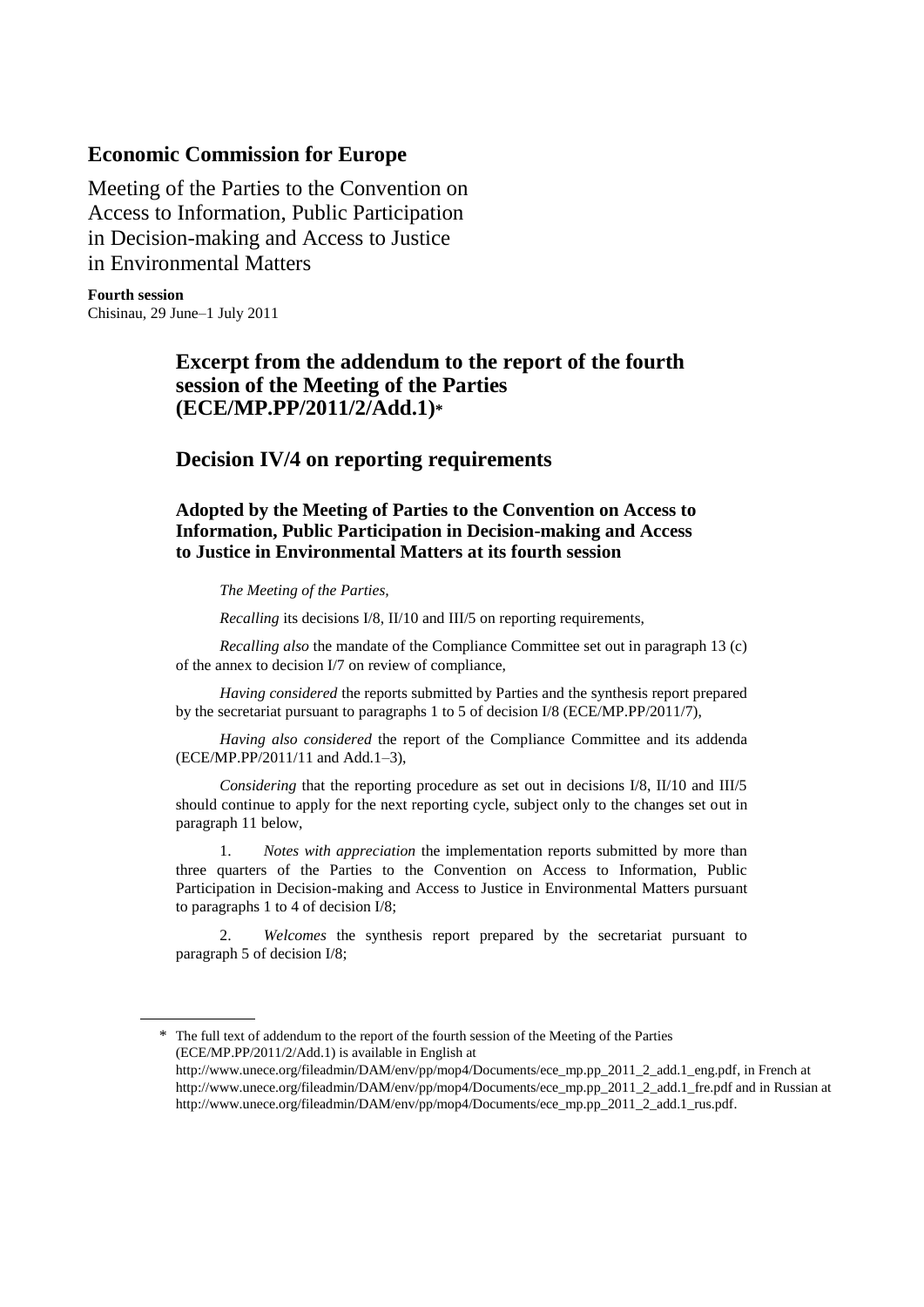3. *Considers* that these reports provide a valuable overview of the status of implementation of the Convention, as well as significant trends and challenges, which will help to guide future activities;

#### **Timely submission of reports**

4. *Notes with concern* that many Parties that submitted reports did not do so within the deadline indicated in decision II/10;

5. *Reiterates its encouragement* of Parties to start the preparation of national implementation reports in future reporting cycles sufficiently in advance of, and at the latest five months before, the deadline for submission of the reports to the secretariat set out in decision II/10, with a view to ensuring meaningful public consultation on the reports at the national level;

#### **Failure to submit reports**

6. *Notes with regret* that Luxembourg, Malta, Montenegro, Portugal, Tajikistan and the former Yugoslav Republic of Macedonia, all of which were Parties to the Convention at the time of the deadline for submission of the implementation reports, failed to submit reports;

7. *Calls upon* each of those Parties to submit its national implementation report to the secretariat by 20 September 2011, for subsequent consideration, inter alia, by the Compliance Committee;

#### **Public consultation**

8. *Welcomes* the fact that most Parties prepared their reports through a process involving consultations with various governmental agencies as well as civil society;

9. *Encourages* Parties to ensure transparency and public consultation during the process of the preparation and submission of the reports;

#### **Length of reports**

10. *Recalls* its request to Parties to prepare their reports within a length limit of 13,000 words, including the section headings drawn from the reporting format, and to allocate a proportionate level of detail to each item;

#### **Reporting format**

11. *Endorses* the revised reporting format as set out in the annex to this decision, so as to incorporate reporting on the implementation of articles 3.7 and 6 bis and the follow-up regarding possible specific cases of non-compliance, and requests Parties to use the revised format in future reporting cycles;

#### **Guidance on reporting requirements**

12. *Invites* Parties, in subsequent reporting cycles, to continue following the guidance on reporting requirements prepared by the Compliance Committee (ECE/MP.PP/WG.1/2007/L.4);

13. *Requests* the secretariat to circulate to all Parties and relevant stakeholders a formal reminder of the reporting requirements, including guidance on the preparation of the reports as well as the proposed timing and confirmation of the date for the submission of the reports, to the secretariat in accordance with decision  $II/10$ , paragraph 9, at least one year in advance of the next session of the Meeting of the Parties;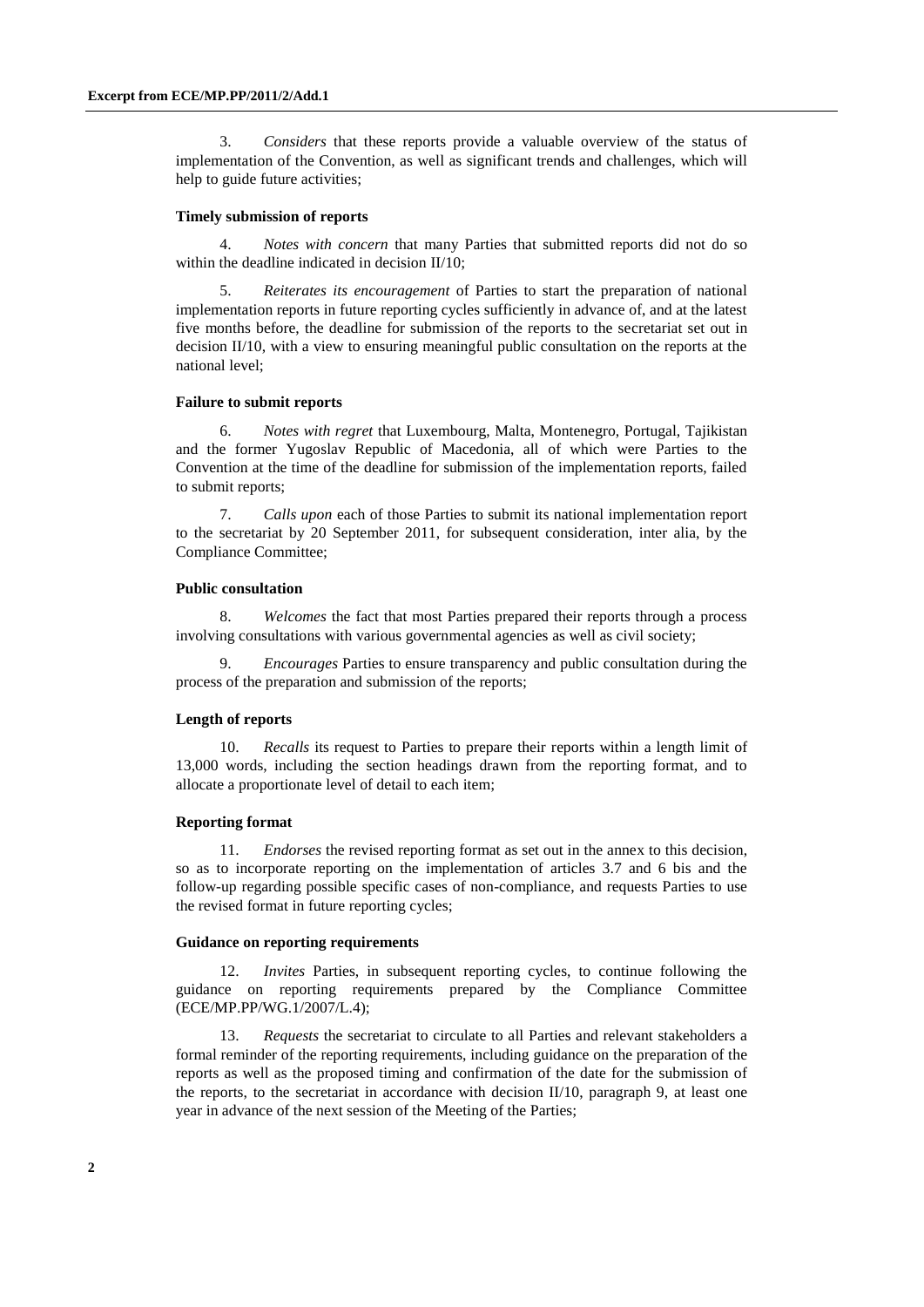#### **Translation of the reports**

14. *Decides* to discontinue processing the reports as official documents in the three official languages of the United Nations Economic Commission for Europe (UNECE), and *requests* the secretariat to make the reports available in the languages in which they are submitted, and to make the synthesis report available in the three UNECE official languages;

15. *Encourages* Parties that are in a position to do so to provide voluntary translations of the reports in the other two UNECE languages. Those Parties who do so are invited to provide the translations at the latest one month after the original submission deadline;

16. *Requests* the secretariat to make any unofficial translations of the reports available online.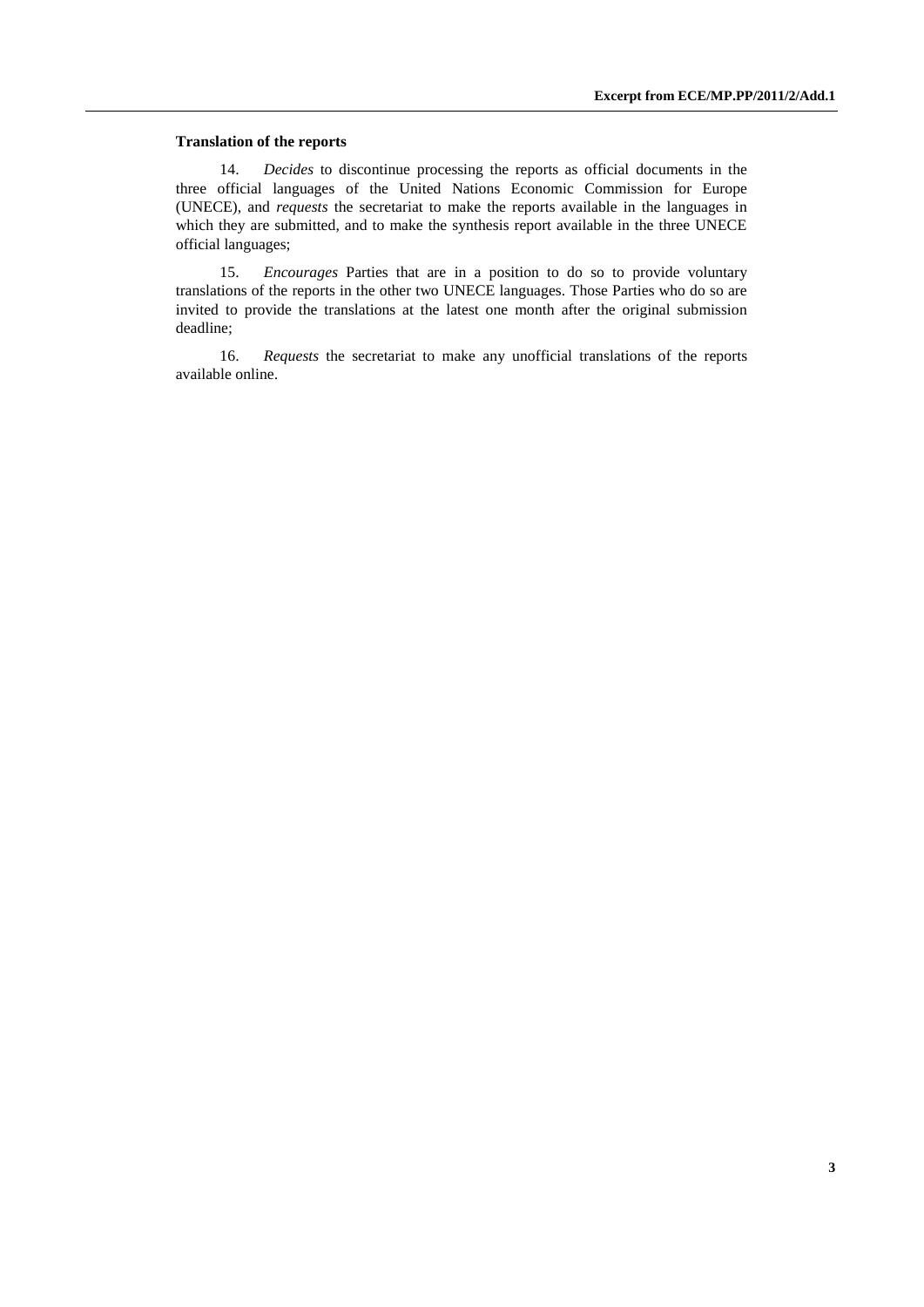#### **Annex Format for the Aarhus Convention implementation report**

| The following report is submitted on behalf of                     | <b>Iname of the</b> |
|--------------------------------------------------------------------|---------------------|
| Party or the Signatory] in accordance with decisions I/8 and II/10 |                     |

Name of officer responsible for submitting the national report:

Signature:

Date:

## **Implementation report**

#### **Please provide the following details on the origin of this report**

#### **Party:**

#### **National Focal Point:**

Full name of the institution:

Name and title of officer:

Postal address:

Telephone:

Fax:

E-mail:

#### **Contact officer for national report (if different):**

Full name of the institution:

Name and title of officer:

Postal address:

Telephone:

Fax:

E-mail:

### **I. Process by which the report has been prepared**

*Provide a brief summary of the process by which this report has been prepared, including information on the type of public authorities that were consulted or contributed to its preparation, how the public was consulted and how the outcome of the public consultation was taken into account, as well as on the material that was used as a basis for preparing the report.*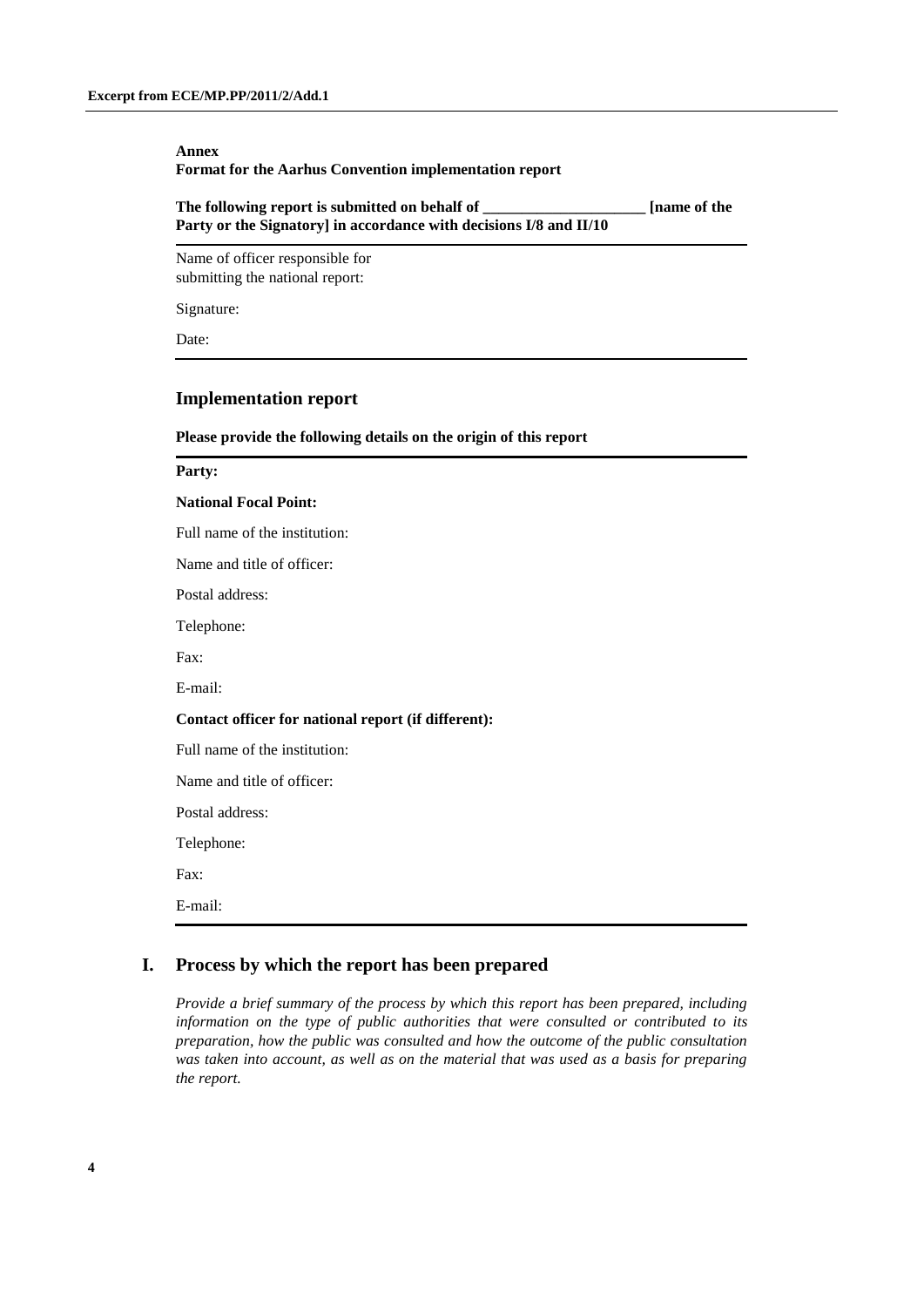*Answer:*

#### **II. Particular circumstances relevant for understanding the report**

*Report any particular circumstances that are relevant for understanding the report, e.g., whether there is a federal and/or decentralized decision-making structure, whether the provisions of the Convention have direct effect upon its entry into force, or whether financial constraints are a significant obstacle to implementation (optional).*

*Answer:*

### **III. Legislative, regulatory and other measures implementing the general provisions in article 3, paragraphs 2, 3, 4, 7 and 8**

**List legislative, regulatory and other measures that implement the general provisions in article 3, paragraphs 2, 3, 4, 7 and 8, of the Convention.**

Explain how these paragraphs have been implemented. In particular, describe:

(a) With respect to **paragraph 2,** measures taken to ensure that officials and authorities assist and provide the required guidance;

(b) With respect to **paragraph 3,** measures taken to promote education and environmental awareness;

(c) With respect to **paragraph 4,** measures taken to ensure that there is appropriate recognition of and support to associations, organizations or groups promoting environmental protection;

(d) With respect to **paragraph 7,** measures taken to promote the principles of the Convention internationally; including:

(i) Measures taken to coordinate within and between ministries to inform officials involved in other relevant international forums about article 3, paragraph 7, of the Convention and the Almaty Guidelines, indicating whether the coordination measures are ongoing;

(ii) Measures taken to provide access to information at the national level regarding international forums, including the stages at which access to information was provided;

(iii) Measures taken to promote and enable public participation at the national level with respect to international forums (e.g., inviting non-governmental organization (NGO) members to participate in the Party's delegation in international environmental negotiations, or involving NGOs in forming the Party's official position for such negotiations), including the stages at which access to information was provided;

(iv) Measures taken to promote the principles of the Convention in the procedures of other international forums;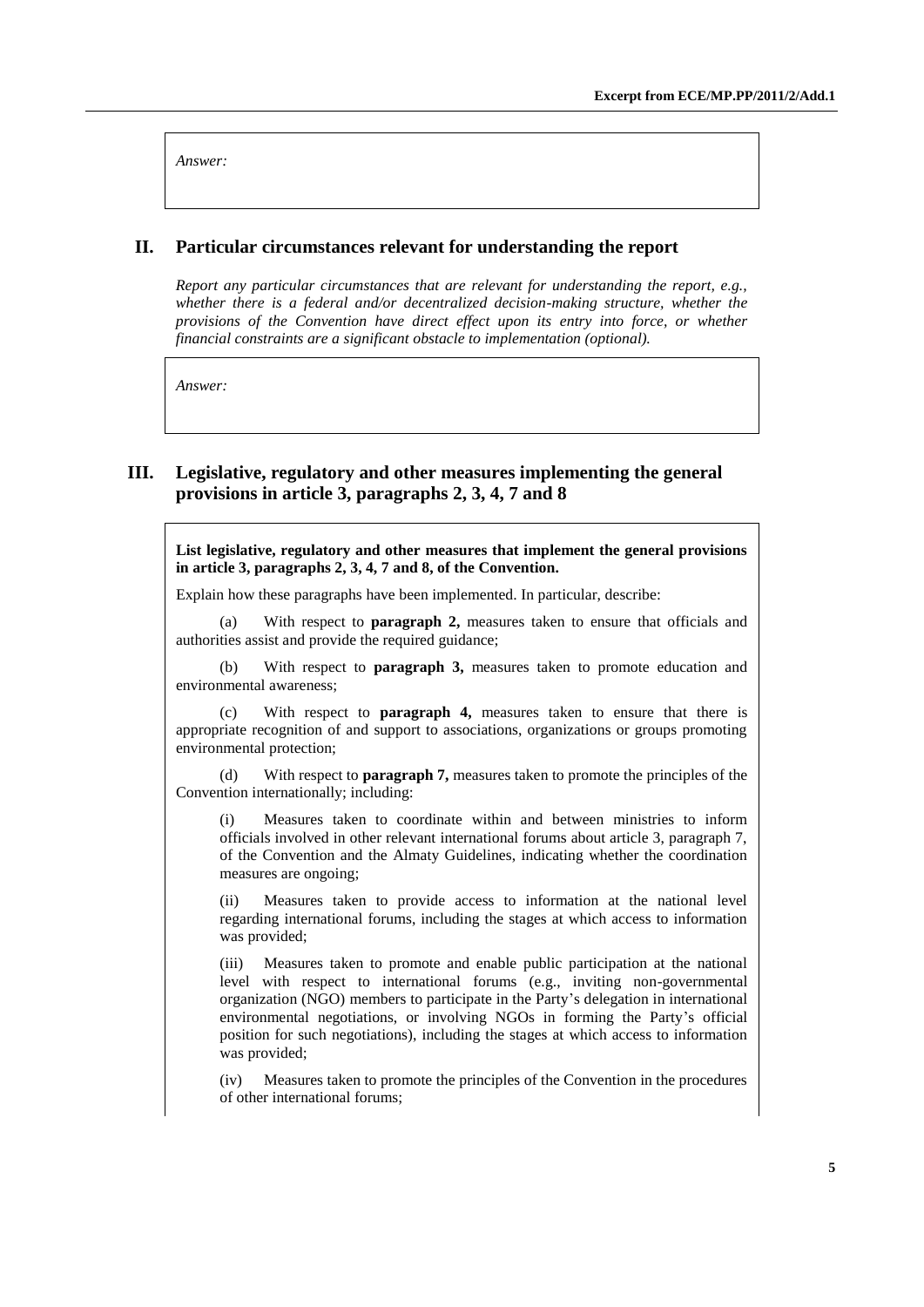(v) Measures taken to promote the principles of the Convention in the work programmes, projects, decisions and other substantive outputs of other international forums;

(e) With respect to **paragraph 8,** measures taken to ensure that persons exercising their rights under the Convention are not penalized, persecuted or harassed.

*Answer:*

### **IV. Obstacles encountered in the implementation of article 3**

*Describe any obstacles encountered in the implementation of any of the paragraphs of article 3 listed above.*

*Answer*:

### **V. Further information on the practical application of the general provisions of article 3**

*Provide further information on the practical application of the general provisions of article 3.*

*Answer*:

### **VI. Website addresses relevant to the implementation of article 3**

*Give relevant website addresses, if available:*

# **VII. Legislative, regulatory and other measures implementing the provisions on access to environmental information in article 4**

**List legislative, regulatory and other measures that implement the provisions on access to environmental information in article 4.**

Explain how each paragraph of article 4 has been implemented. Describe the transposition of the relevant definitions in article 2 and the non-discrimination requirement in article 3, paragraph 9. Also, and in particular, describe: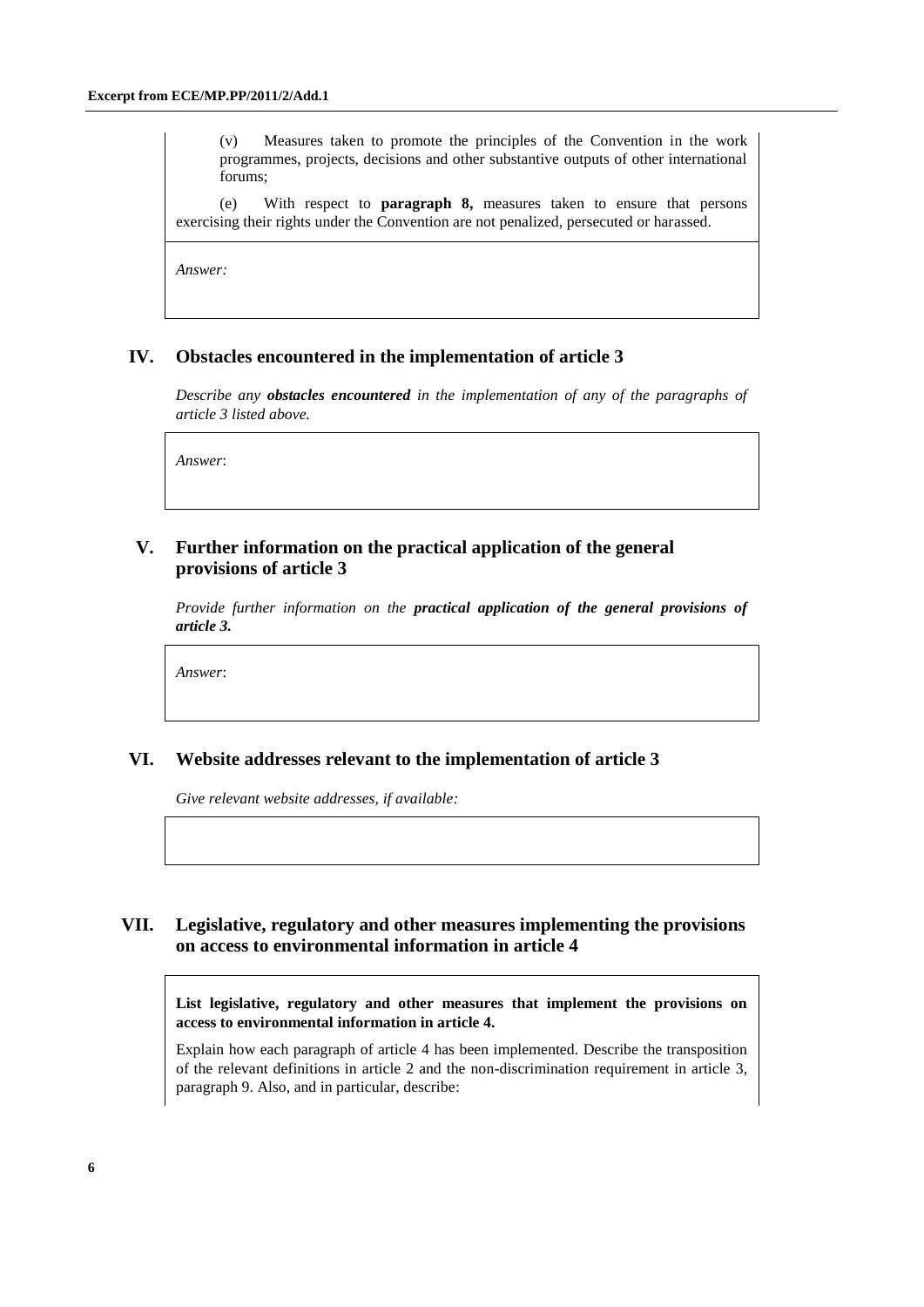(a) With respect to **paragraph 1,** measures taken to ensure that:

(i) Any person may have access to information without having to state an interest;

(ii) Copies of the actual documentation containing or comprising the requested information are supplied;

(iii) The information is supplied in the form requested;

(b) Measures taken to ensure that the time limits provided for in **paragraph 2** are respected;

(c) With respect to **paragraphs 3 and 4,** measures taken to:

(i) Provide for exemptions from requests;

(ii) Ensure that the public interest test at the end of paragraph 4 is applied;

(d) With respect to **paragraph 5,** measures taken to ensure that a public authority that does not hold the environmental information requested takes the necessary action;

(e) With respect to **paragraph 6,** measures taken to ensure that the requirement to separate out and make available information is implemented;

(f) With respect to **paragraph 7,** measures taken to ensure that refusals meet the time limits and the other requirements with respect to refusals;

(g) With respect to **paragraph 8,** measures taken to ensure that the requirements on charging are met.

*Answer*:

### **VIII. Obstacles encountered in the implementation of article 4**

*Describe any obstacles encountered in the implementation of any of the paragraphs of article 4.*

*Answer*:

## **IX. Further information on the practical application of the provisions of article 4**

*Provide further information on the practical application of the provisions on access to information in article 4, e.g., are there any statistics available on the number of requests made, the number of refusals and the reasons for such refusals?*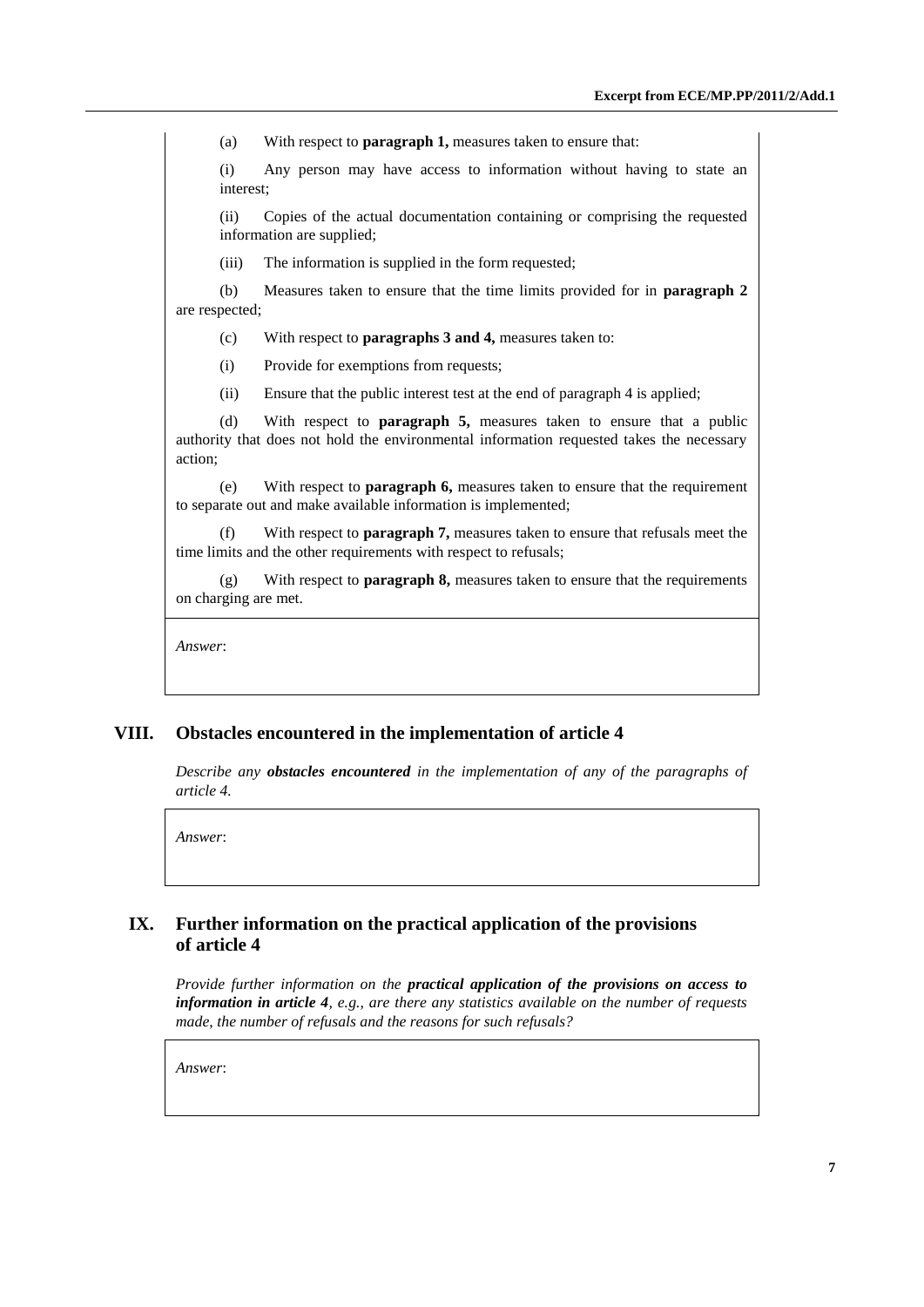### **X. Website addresses relevant to the implementation of article 4**

*Give relevant website addresses, if available:*

# **XI. Legislative, regulatory and other measures implementing the provisions on the collection and dissemination of environmental information in article 5**

**List legislative, regulatory and other measures that implement the provisions on the collection and dissemination of environmental information in article 5.**

Explain how each paragraph of article 5 has been implemented. Describe the transposition of the relevant definitions in article 2 and the non-discrimination requirement in article 3, paragraph 9. Also, and in particular, describe:

- (a) With respect to **paragraph 1,** measures taken to ensure that:
- (i) Public authorities possess and update environmental information;
- (ii) There is an adequate flow of information to public authorities;

(iii) In emergencies, appropriate information is disseminated immediately and without delay;

(b) With respect to **paragraph 2,** measures taken to ensure that the way in which public authorities make environmental information available to the public is transparent and that environmental information is effectively accessible;

(c) With respect to **paragraph 3,** measures taken to ensure that environmental information progressively becomes available in electronic databases which are easily accessible to the public through public telecommunications networks;

(d) With respect to **paragraph 4,** measures taken to publish and disseminate national reports on the state of the environment;

(e) Measures taken to disseminate the information referred to in **paragraph 5**;

(f) With respect to **paragraph 6,** measures taken to encourage operators whose activities have a significant impact on the environment to inform the public regularly of the environmental impact of their activities and products;

(g) Measures taken to publish and provide information as required in **paragraph 7**;

(h) With respect to **paragraph 8**, measures taken to develop mechanisms with a view to ensuring that sufficient product information is made available to the public;

(i) With respect to **paragraph 9,** measures taken to establish a nationwide system of pollution inventories or registers.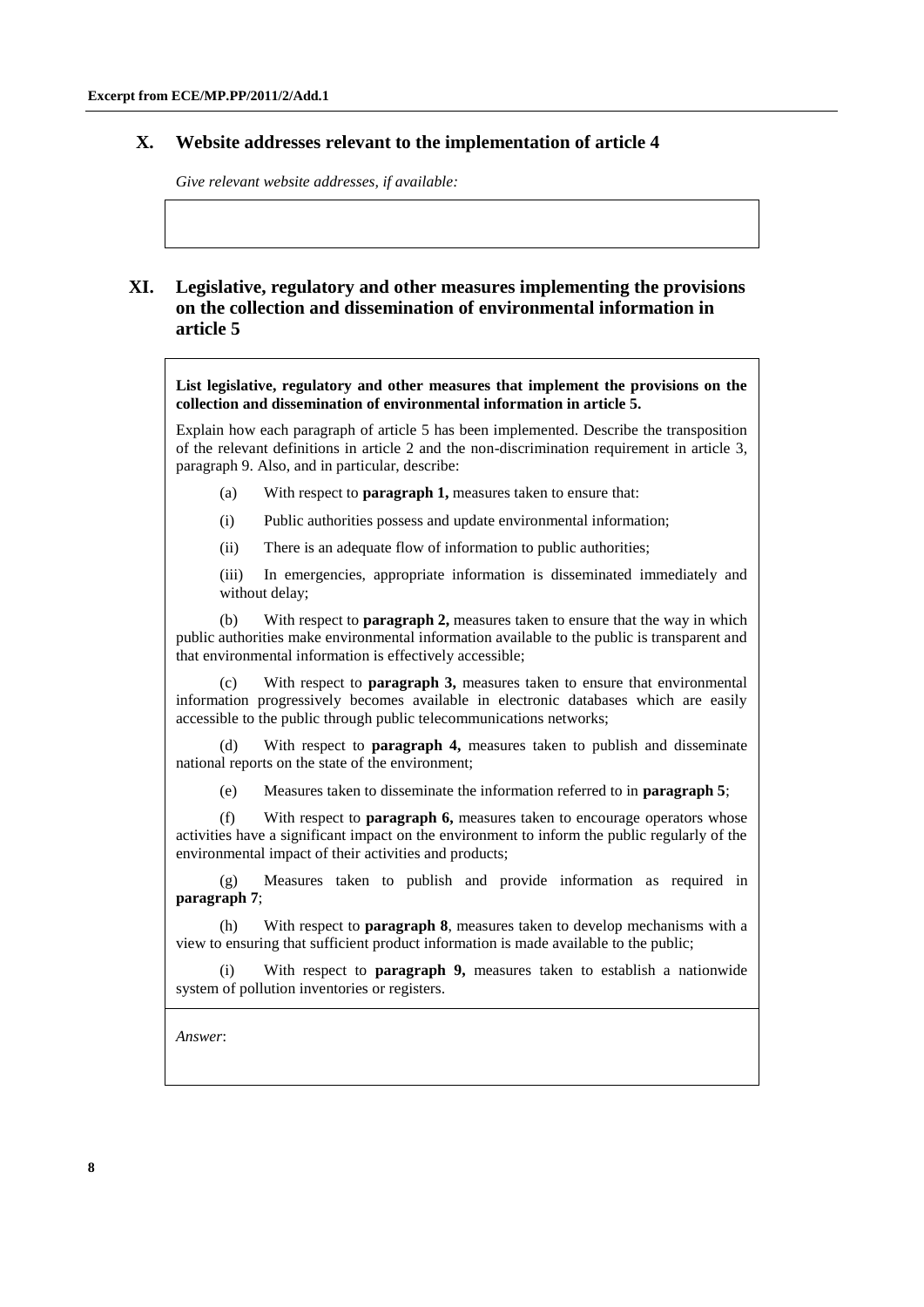### **XII. Obstacles encountered in the implementation of article 5**

*Describe any obstacles encountered in the implementation of any of the paragraphs of article 5.*

*Answer*:

## **XIII. Further information on the practical application of the provisions of article 5**

*Provide further information on the practical application of the provisions on the collection and dissemination of environmental information in article 5, e.g., are there any statistics available on the information published?*

*Answer*:

### **XIV. Website addresses relevant to the implementation of article 5**

*Give relevant website addresses, if available:*

### **XV. Legislative, regulatory and other measures implementing the provisions on public participation in decisions on specific activities in article 6**

**List legislative, regulatory and other measures that implement the provisions on public participation in decisions on specific activities in article 6.**

Explain how each paragraph of article 6 has been implemented. Describe the transposition of the relevant definitions in article 2 and the non-discrimination requirement in article 3, paragraph 9. Also, and in particular, describe:

(a) With respect to **paragraph 1,** measures taken to ensure that:

(i) The provisions of article 6 are applied with respect to decisions on whether to permit proposed activities listed in annex I to the Convention;

(ii) The provisions of article 6 are applied to decisions on proposed activities not listed in annex I which may have a significant effect on the environment;

(b) Measures taken to ensure that the public concerned is informed early in any environmental decision-making procedure, and in an adequate, timely and effective manner, of the matters referred to in **paragraph 2**;

(c) Measures taken to ensure that the time frames of the public participation procedures respect the requirements of **paragraph 3**;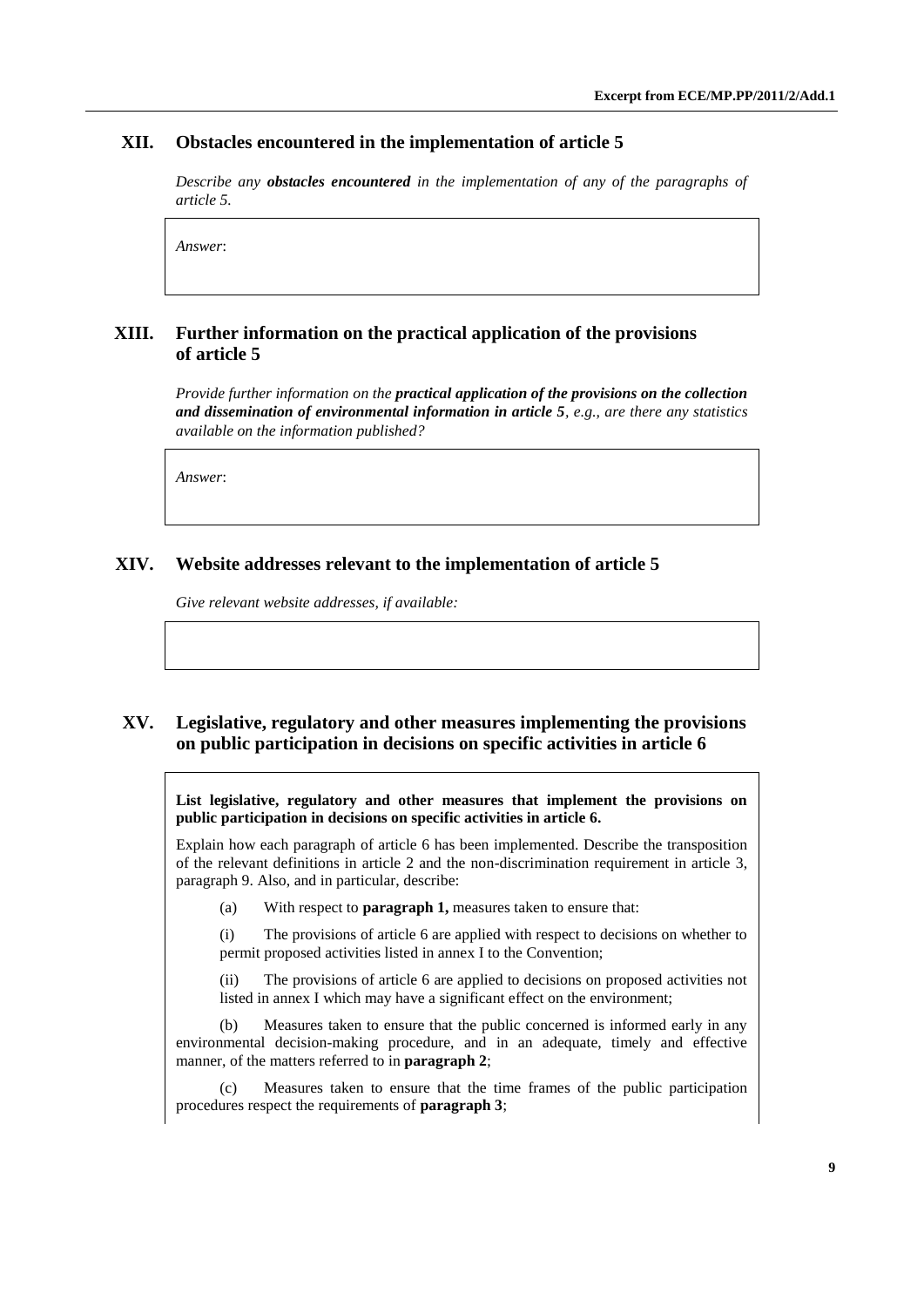(d) With respect to **paragraph 4,** measures taken to ensure that there is early public participation;

(e) With respect to **paragraph 5,** measures taken to encourage prospective applicants to identify the public concerned, to enter into discussions, and to provide information regarding the objectives of their application before applying for a permit;

(f) With respect to **paragraph 6,** measures taken to ensure that:

(i) The competent public authorities give the public concerned all information relevant to the decision-making referred to in article 6 that is available at the time of the public participation procedure;

(ii) In particular, the competent authorities give to the public concerned the information listed in this paragraph;

(g) With respect to **paragraph 7,** measures taken to ensure that procedures for public participation allow the public to submit comments, information, analyses or opinions that it considers relevant to the proposed activity;

(h) With respect to **paragraph 8,** measures taken to ensure that in a decision due account is taken of the outcome of the public participation;

(i) With respect to **paragraph 9,** measures taken to ensure that the public is promptly informed of a decision in accordance with the appropriate procedures;

With respect to **paragraph 10**, measures taken to ensure that when a public authority reconsiders or updates the operating conditions for an activity referred to in paragraph 1, the provisions of paragraphs 2 to 9 are applied, making the necessary changes, and where appropriate;

(k) With respect to **paragraph 11,** measures taken to apply the provisions of article 6 to decisions on whether to permit the deliberate release of genetically modified organisms into the environment.

*Answer*:

### **XVI. Obstacles encountered in the implementation of article 6**

*Describe any obstacles encountered in the implementation of any of the paragraphs of article 6.*

*Answer*:

## **XVII. Further information on the practical application of the provisions of article 6**

*Provide further information on the practical application of the provisions on public participation in decisions on specific activities in article 6, e.g., are there any statistics or other information available on public participation in decisions on specific activities or on*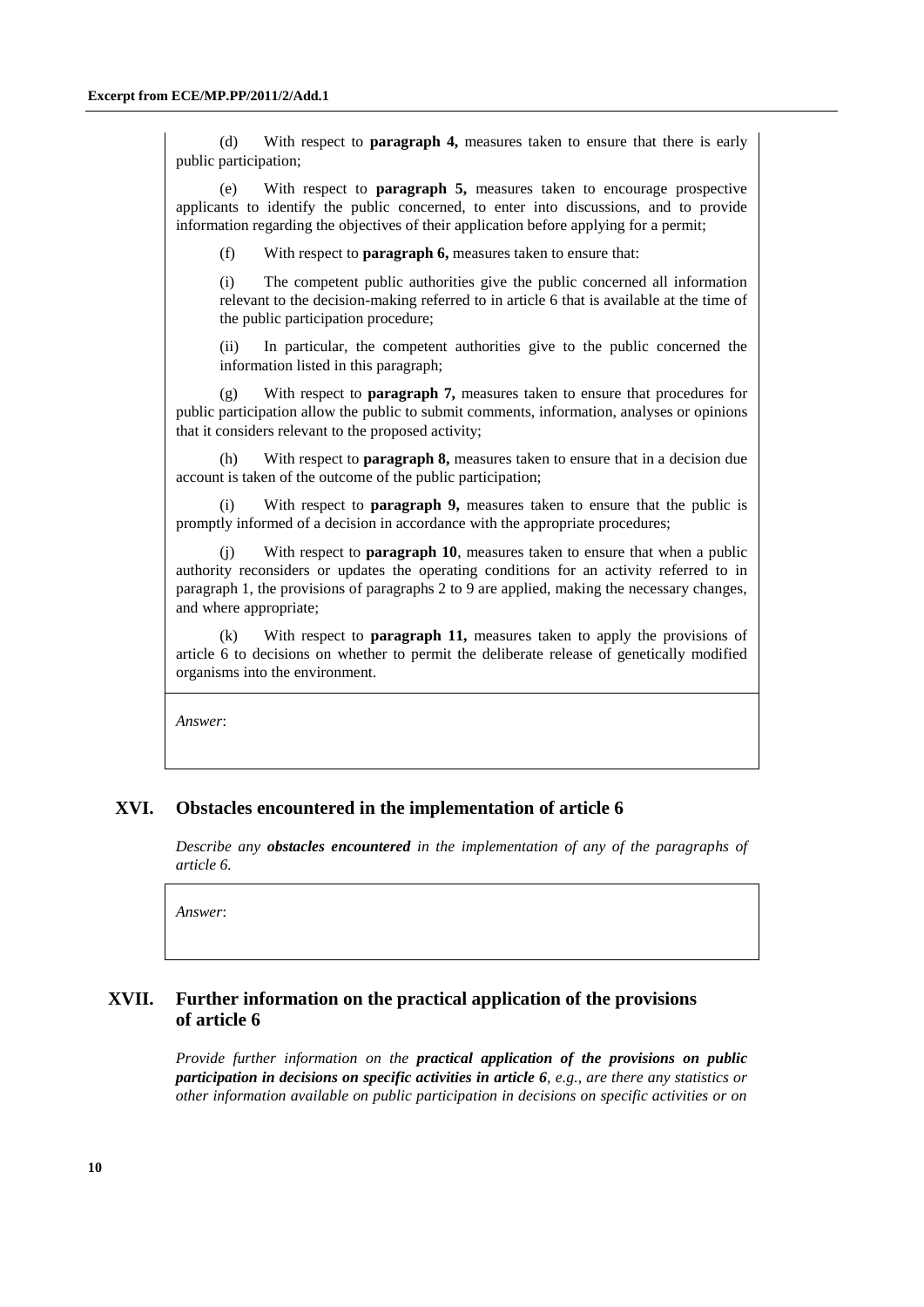*decisions not to apply the provisions of this article to proposed activities serving national defence purposes.*

*Answer*:

## **XVIII. Website addresses relevant to the implementation of article 6**

*Give relevant website addresses, if available:*

# **XIX. Practical and/or other provisions made for the public to participate during the preparation of plans and programmes relating to the environment pursuant to article 7**

*List the appropriate practical and/or other provisions made for the public to participate during the preparation of plans and programmes relating to the environment, pursuant to article 7. Describe the transposition of the relevant definitions in article 2 and the non-discrimination requirement in article 3, paragraph 9.*

*Answer*:

# **XX. Opportunities for public participation in the preparation of policies relating to the environment provided pursuant to article 7**

*Explain what opportunities are provided for public participation in the preparation of policies relating to the environment, pursuant to article 7.*

*Answer*:

# **XXI. Obstacles encountered in the implementation of article 7**

*Describe any obstacles encountered in the implementation of article 7.*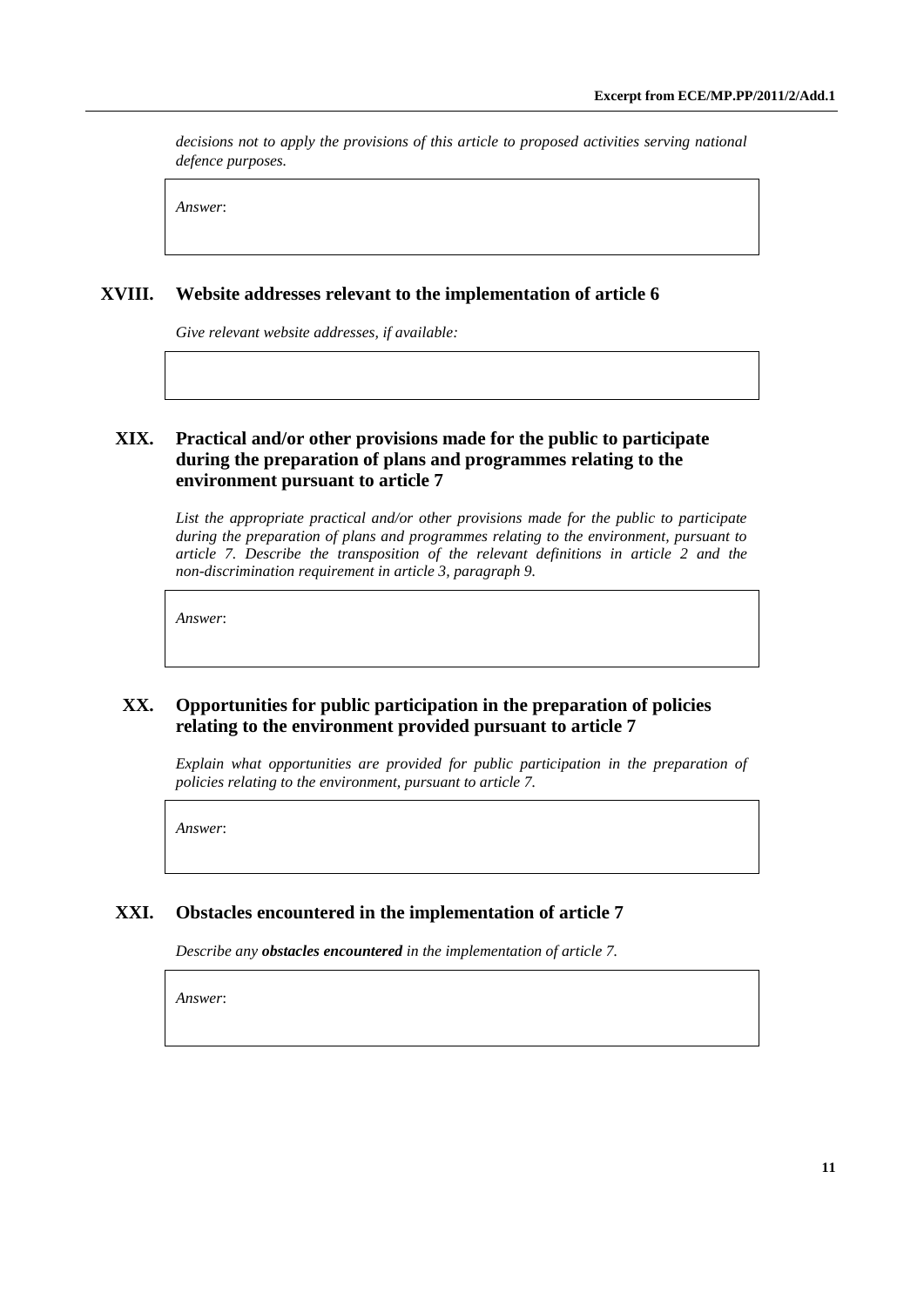### **XXII. Further information on the practical application of the provisions of article 7**

*Provide further information on the practical application of the provisions on public participation in decisions on specific activities in article 7.*

*Answer*:

### **XXIII. Website addresses relevant to the implementation of article 7**

*Give relevant website addresses, if available:*

# **XXIV. Efforts made to promote public participation during the preparation of regulations and rules that may have a significant effect on the environment pursuant to article 8**

*Describe what efforts are made to promote effective public participation during the preparation by public authorities of executive regulations and other generally applicable legally binding rules that may have a significant effect on the environment, pursuant to article 8. To the extent appropriate, describe the transposition of the relevant definitions in article 2 and the non-discrimination requirement in article 3, paragraph 9.*

*Answer*:

### **XXV. Obstacles encountered in the implementation of article 8**

*Describe any obstacles encountered in the implementation of article 8.*

*Answer*:

### **XXVI. Further information on the practical application of the provisions of article 8**

*Provide further information on the practical application of the provisions on public participation in the field covered by article 8.*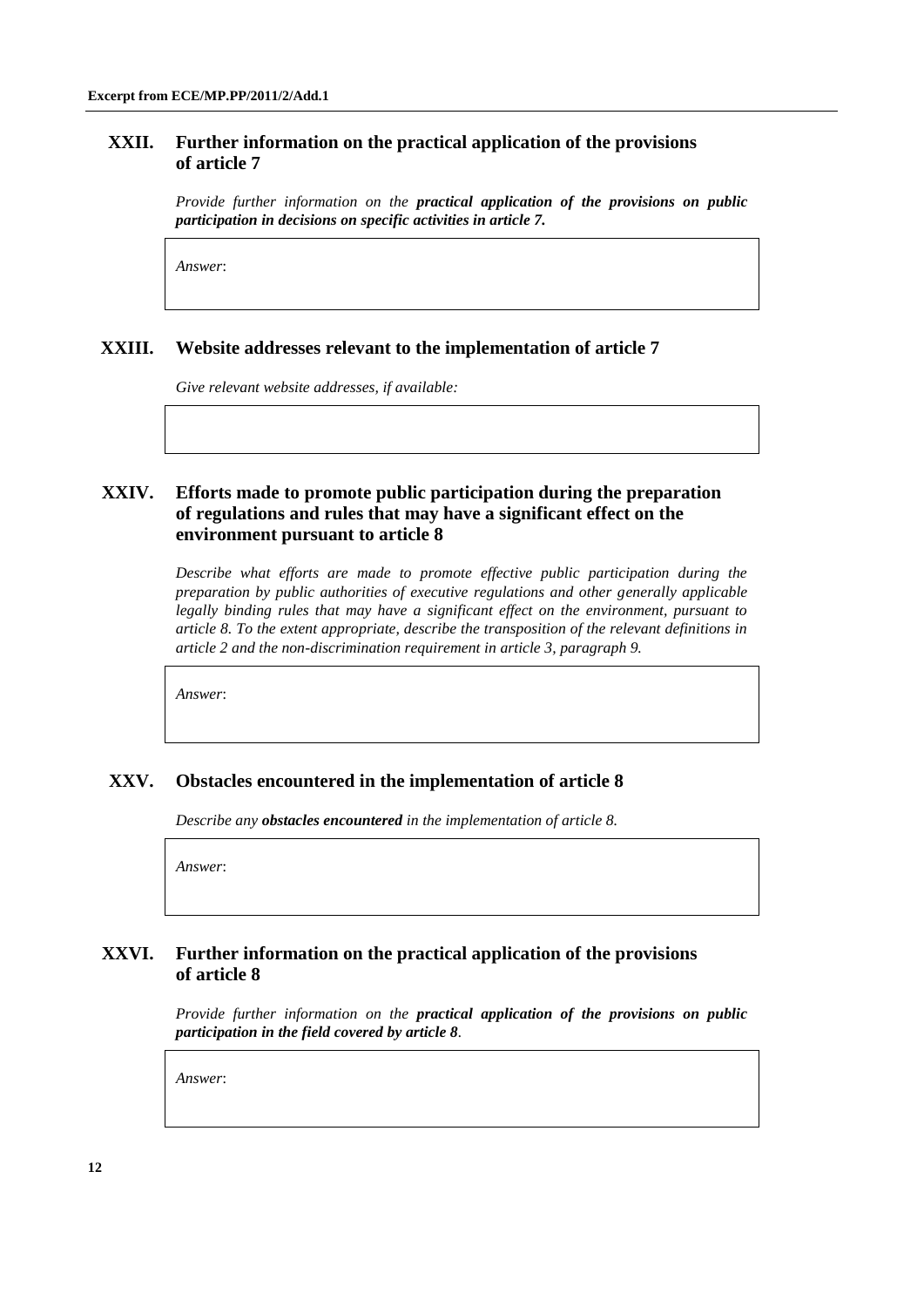# **XXVII. Website addresses relevant to the implementation of article 8**

*Give relevant website addresses, if available:*

# **XXVIII. Legislative, regulatory and other measures implementing the provisions on access to justice in article 9**

**List legislative, regulatory and other measures that implement the provisions on access to justice in article 9.**

Explain how each paragraph of article 9 has been implemented. Describe the transposition of the relevant definitions in article 2 and the non-discrimination requirement in article 3, paragraph 9. Also, and in particular, describe:

(a) With respect to **paragraph 1,** measures taken to ensure that:

(i) Any person who considers that his or her request for information under article 4 has not been dealt with in accordance with the provisions of that article has access to a review procedure before a court of law or another independent and impartial body established by law;

(ii) Where there is provision for such a review by a court of law, such a person also has access to an expeditious procedure established by law that is free of charge or inexpensive for reconsideration by a public authority or review by an independent and impartial body other than a court of law;

Final decisions under this paragraph are binding on the public authority holding the information, and that reasons are stated in writing, at least where access to information is refused;

(b) Measures taken to ensure that, within the framework of national legislation, members of the public concerned meeting the criteria set out in **paragraph 2** have access to a review procedure before a court of law and/or another independent and impartial body established by law, to challenge the substantive and procedural legality of any decision, act or omission subject to the provisions of article 6;

(c) With respect to **paragraph 3,** measures taken to ensure that where they meet the criteria, if any, laid down in national law, members of the public have access to administrative or judicial procedures to challenge acts and omissions by private persons and public authorities which contravene provisions of national law relating to the environment;

(d) With respect to **paragraph 4,** measures taken to ensure that:

(i) The procedures referred to in paragraphs 1, 2 and 3 provide adequate and effective remedies;

(ii) Such procedures otherwise meet the requirements of this paragraph;

(e) With respect to **paragraph 5**, measures taken to ensure that information is provided to the public on access to administrative and judicial review.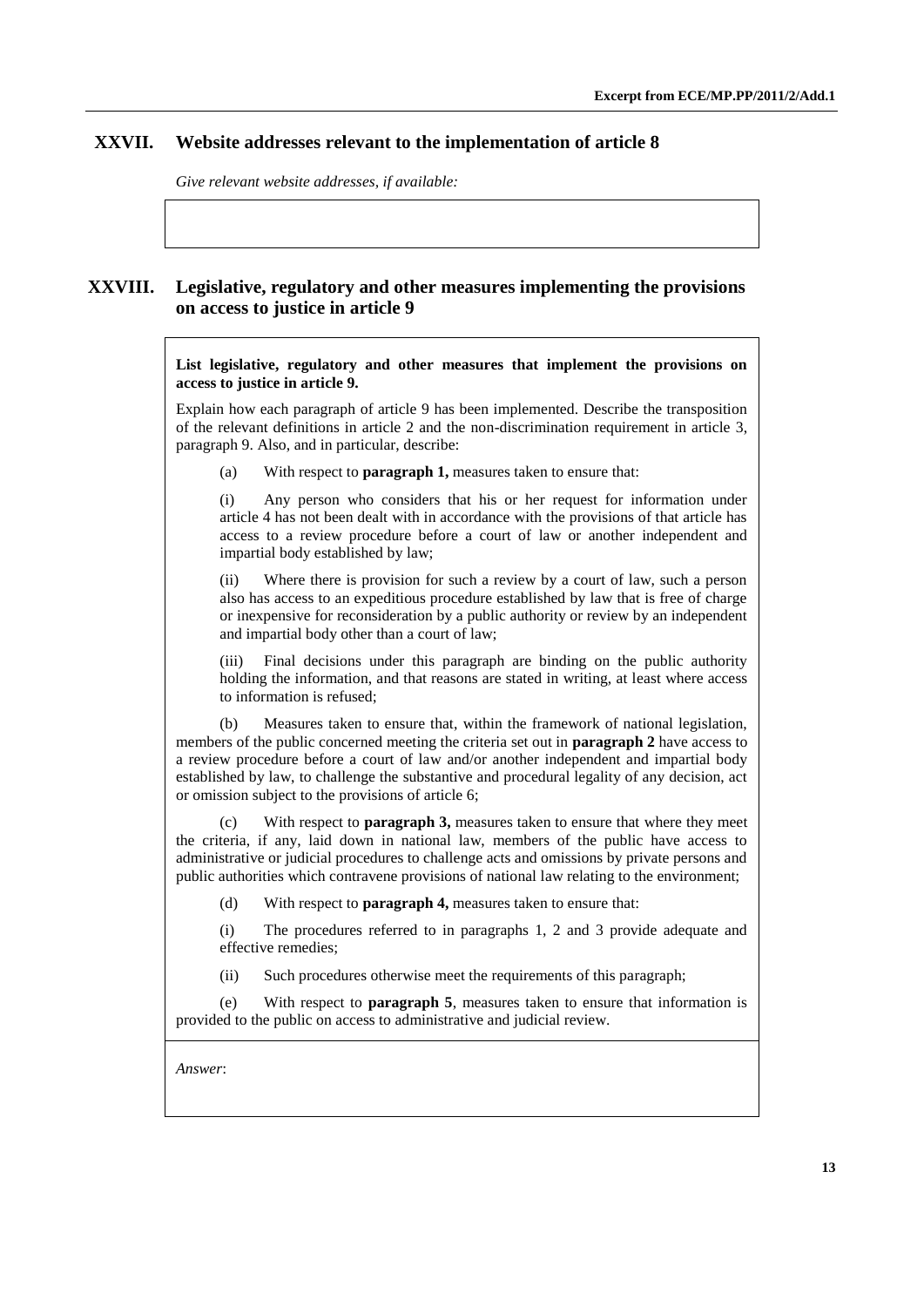### **XXIX. Obstacles encountered in the implementation of article 9**

*Describe any obstacles encountered in the implementation of any of the paragraphs of article 9.*

*Answer*:

### **XXX. Further information on the practical application of the provisions of article 9**

*Provide further information on the practical application of the provisions on access to justice pursuant to article 9, e.g., are there any statistics available on environmental justice and are there any assistance mechanisms to remove or reduce financial and other barriers to access to justice?*

*Answer*:

#### **XXXI. Website addresses relevant to the implementation of article 9**

*Give relevant website addresses, if available:*

#### **Articles 10-22 are not for national implementation.**

### **XXXII. General comments on the Convention's objective**

*If appropriate, indicate how the implementation of the Convention contributes to the protection of the right of every person of present and future generations to live in an environment adequate to his or her health and well-being.*

*Answer*:

# **XXXIII. Legislative, regulatory and other measures implementing the provisions on genetically modified organisms pursuant to article 6 bis and Annex I bis**

**Concerning legislative, regulatory and other measures that implement the provisions on public participation in decisions on the deliberate release into the environment and placing on the market of genetically modified organisms in article 6 bis, describe:**

(a) With respect to **paragraph 1 of article 6 bis** and: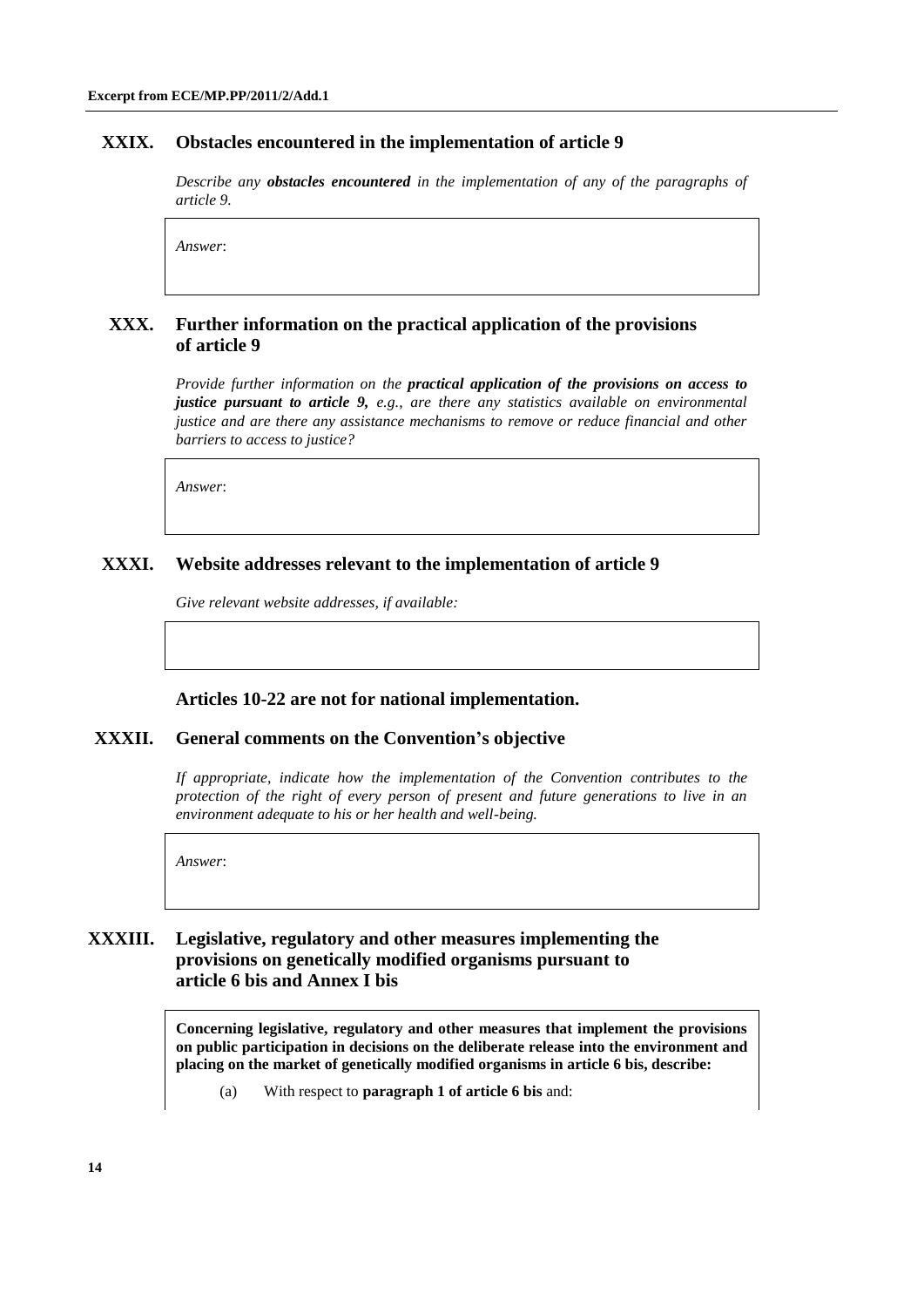(i) **Paragraph 1** of annex I bis, arrangements in the Party's regulatory framework to ensure effective information and public participation for decisions subject to the provisions of article 6 bis;

(ii) **Paragraph 2** of annex I bis, any exceptions provided for in the Party's regulatory framework to the public participation procedure laid down in annex I bis and the criteria for any such exception;

(iii) **Paragraph 3** of annex I bis, measures taken to make available to the public in an adequate, timely and effective manner a summary of the notification introduced to obtain an authorization for the deliberate release or placing on the market of such genetically modified organisms, as well as the assessment report where available;

(iv) **Paragraph 4** of annex I bis, measures taken to ensure that in no case the information listed in that paragraph is considered as confidential;

(v) **Paragraph 5** of annex I bis, measures taken to ensure the transparency of decision-making procedures and to provide access to the relevant procedural information to the public including, for example:

a. The nature of possible decisions;

b. The public authority responsible for making the decision;

c. Public participation arrangements laid down pursuant to paragraph 1 of annex I bis;

d. An indication of the public authority from which relevant information can be obtained;

e. An indication of the public authority to which comments can be submitted and of the time schedule for the transmittal of comments;

(vi) **Paragraph 6** of annex I bis, measures taken to ensure that the arrangements introduced to implement paragraph 1 of annex I bis allow the public to submit, in any appropriate manner, any comments, information, analyses or opinions that it considers relevant to the proposed deliberate release or placing on the market;

(vii) **Paragraph 7** of annex I bis, measures taken to ensure that due account is taken of the outcome of public participation procedures organized pursuant to paragraph 1 of annex I bis;

(viii) **Paragraph 8** of annex I bis, measures taken to ensure that the texts of decisions subject to the provisions on annex I bis taken by a public authority are made publicly available along with the reasons and the considerations upon which they are based;

(b) With respect to **paragraph 2 of article 6 bis**, how the requirements made in accordance with the provisions of annex I bis are complementary to and mutually supportive of the Party's national biosafety framework and consistent with the objectives of the Cartagena Protocol on Biosafety to the Convention on Biodiversity.